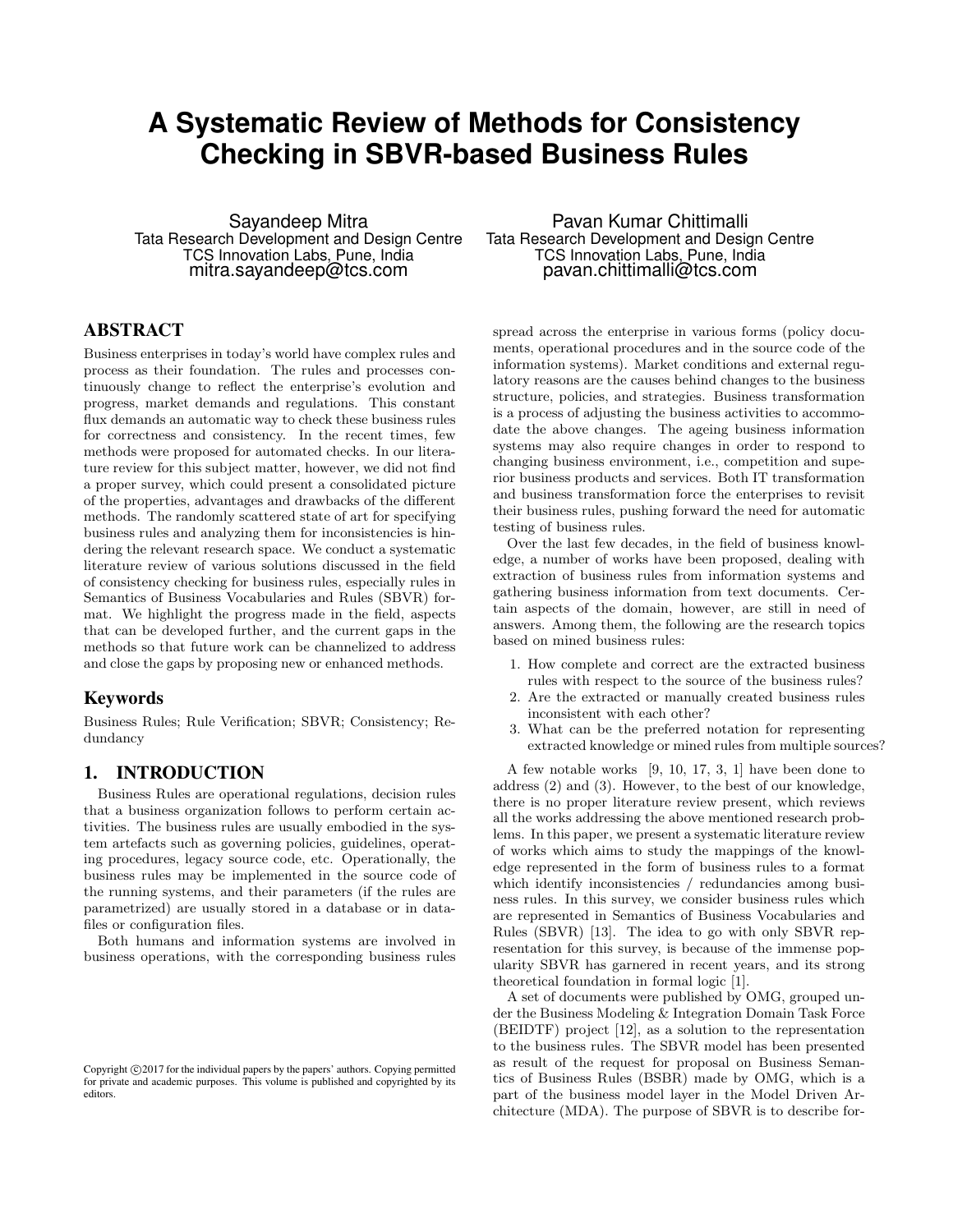mally and without ambiguities the semantics of a business model, in turn benefiting business analysts and modelers, as well as business vocabulary and rules administrators and software tool developers. SBVR [13] works as a bridge between business and IT people, aiming to provide a way to express business knowledge (requirements, operational procedures etc.) to the IT people unambiguously using natural language. SBVR meta-model is used to represent business knowledge as:

- 1. Specifying business vocabularies.
- 2. Specifying business rules.

Organizations or communities specify the conduct of business using a cohesive set of interconnected concepts known as Business vocabulary. These concepts are entities represented through name, term, and verb. The fact is expressed as relation between these concepts. SBVR Structured English (SSE) is a popular textual representation of SBVR, providing the option to write business rules in plain English. The categorization of SBVR meta-model includes tokens and keywords. A token is a place holder for 'text' associated with name, term, and verb in the SBVR metamodel. The keywords are added to facts in order to create rules [13].

The rest of the paper is arranged as follows. In Section 2 we present the setup of the survey, which includes the Research Questions that form the structure of the survey, followed by the Study Quality Assessment metrics and the overview of the survey. Section 3 contains the summary of the works under review. Section 4 and 5 presents the Results & Discussions and Conclusion respectively.

## 2. SETUP OF THE SURVEY

In this section, we present the setup of the survey conducted. In order to follow a systematic approach, we identified few research questions that needed to be answered in a measured manner during this survey. At the end we also present the metrics that we have followed for the study quality assessment of the survey. We believe that the strong setup shall enable us to review the concerned literature in an organized and compact manner.

#### 2.1 Research Questions

In order to undertake the systematic literature review, we frame the following research questions, based on the current status of the work done in the field of business rules represented using SBVR metamodel, after they have been extracted from the source code or specification documents.

RQ1: What are the analyzable model forms that SBVRbased business rules are converted into?

RQ2: How are the underlying theoretical foundations of SBVR utilized?

RQ3: What are the existing gaps in present solutions and possible opportunities for future research?

SBVR has a sound theoretical foundation of formal logic, underpinning both logical formulation and the structures of bodies of shared meanings. SBVR meta model has inherent support to First Order Logic (FOL). It is a Control Natural Language (CNL) with restricted user defined business vocabularies. The following are the key differences or additions to FOL to support SBVR:

- SBVR supports restricted quantification (at most, at least) while FOL is built on existential and universal quantification.
- SBVR supports modal logic (*deontic and alethic*), which FOL lacks.

The need to model SBVR into a knowledge representation, is because of the wide reach of FOL in the current research world, in terms of the number of solvers as well as their strength. Since the aim is to automatically infer from the business rules, the selection of knowledge base is an important step in the process.

The Utilization of represented knowledge form is varied as per the domain and company. Business institutions presently are demanding automatic consistency checks on their business rules and performing knowledge querying on the business rules. Automatic consistency checks on the business rules aims at identifying conflicts and/ or redundancies in the business rules (if any). Another popular aspect is Knowledge Querying, the process of retrieving desired information from the given business rules.

Our work aims to identify the present methods proposed for the problem of automatic consistency checking for business rules represented in SBVR format, assess their performance and their shortcomings. We define this as our problem statement throughout the paper. Through this, we aim to highlight the existing gaps between the proposed solutions and the desired solutions in the particular research area mentioned earlier and possible opportunities for future research.

## 2.2 Study Quality Assessment

Although there is no commonly agreed definition of study "quality", it could be assessed by constructing a check-list of factors that need to be evaluated for each study. To aid this, we mark a work based on the following three aspects:

- (1) Evaluation of Proposed Approach.
- (2) Automation level of the Proposed Approach.
- (3) Definition of the Proposed Approach.

Figure 1 presents details of our study quality aspects. An approach is said to be formal, when it is enough to be reproduced. In a semi-formal approach, some steps can be reproduced, while a vague approach, is impossible to reproduce. The ultimate solution to our 'problem statement' is an approach, which has a strong formal presentation, has complete automation and has results on an industrial case study.

#### 2.3 Overview of the Survey

The study was conducted by first collecting the relevant works from various online repositories. The search string permuted on the major words pertaining to our problem statement, e.g., SBVR, Business Rules, consistency, mappings, transformations, formalisation. The search across the various repositories returned a number of results, whose abstracts and definitions were scanned to reduce the final basket of primary studies under review to nine categories.

We classify the primary studies according to their publication year and type. The results are presented in Table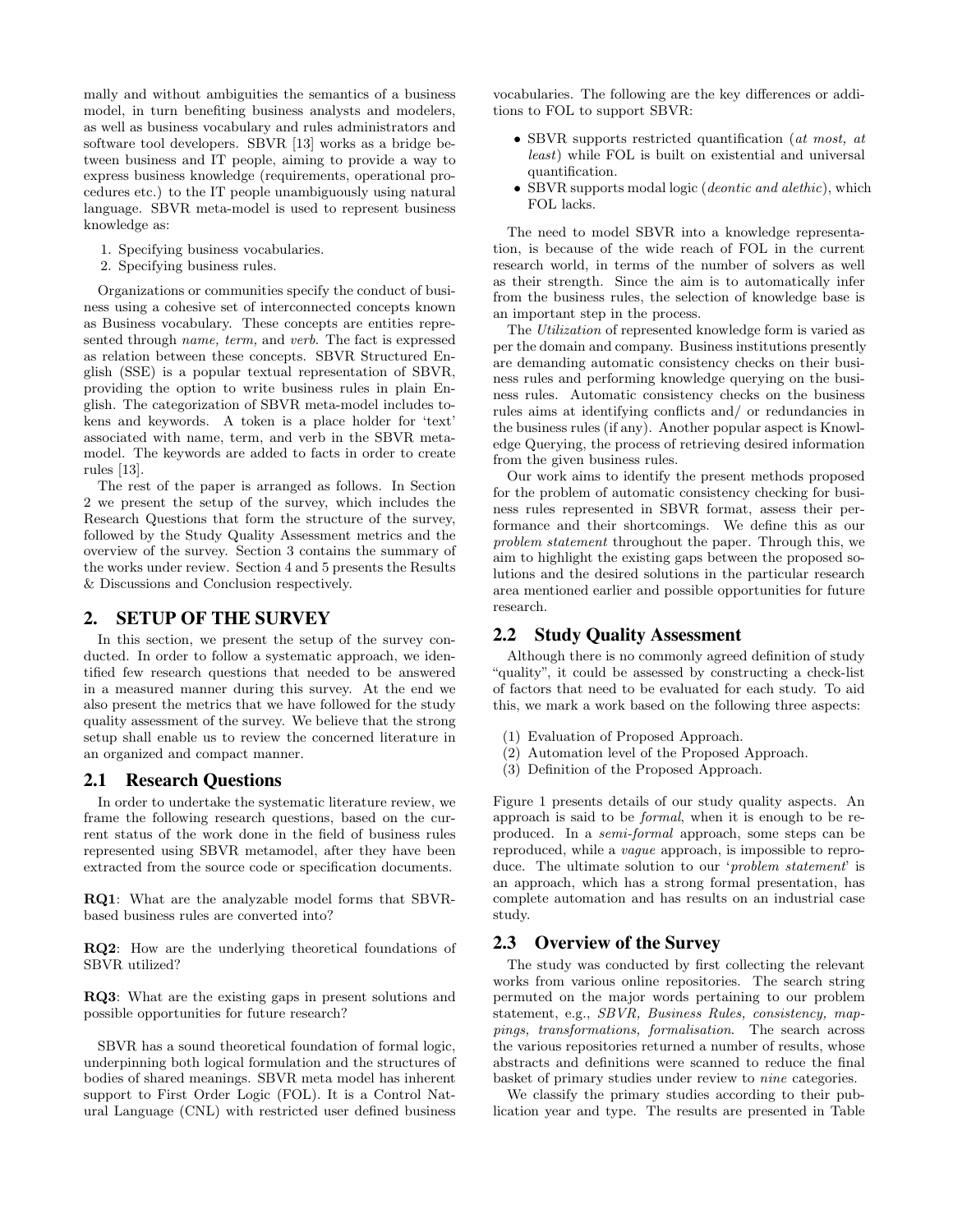

Figure 1: Breakdown of the Study Quality Assessment metric

1. We review each of the primary studies in regards to the research questions proposed in Section 2. In the following section, we summarize each primary study, highlighting their approaches, contribution and drawbacks.

# 3. SUMMARY OF THE PRIMARY STUD-IES

The work of Ceravolo et al. [1] is one of the first works to represent business rules in a formal knowledge representation with the aim of using available reasoners to identify inconsistencies. The authors model SBVR rules to OWL Description Logic (DL). However, DL is not expressive enough, thus the rest of rules are modelled using Horn Rules expressed in the Semantic Web Rule Language (SWRL) formalism, with undecidability arising while reasoning with respect to Open World Assumption (OWA). The paper suggests a prototype application like Hoolet to reason about OWL+SWRL, or adopting Prolog-like languages to infer from knowledge represented as rules in Closed World Assumptions(CWA), with the drawback of of complex executions and loss of information. The paper falls short of clear and distinct mapping from SBVR to OWL DL, also lacking a concrete example showing consistency checking with the aid of the transformed formal knowledge bases, however creating a base for future works.

Denilson dos Santos Guimarães et al. [3] proposes a new approach by translating business rules into Alloy model [6]. Alloy is a language for describing structures and a tool for exploring them, supported by an Analyzer. The mentioned mappings of Business Rules into Alloy model are not described and shown in the paper, and that is a serious drawback. An initial Business Model is created in Alloy with the aid of a domain conceptual model created from the rule set, after which rules are added to the model one by one. After every addition, the analyzer tries to find a valid example for the model. If no such examples are found, then the model is said to be inconsistent. The conflicting rule is found by creating a test predicate containing the disjunction of the rule and the possibly conflicting rule, and then checking for consistency. If the model becomes consistent, then the rules are conflicting, highlighting lack of automation. Thus, if there are *n* rules present in the model, addition of the  $(n + 1)$ th rule creates an inconsistency, in order to find the conflicting rule, we have to execute the same approach  $n$  number of times in the worst case. The case where multiple rules create an inconsistency is not mentioned. The redundancy is handled in a near similar fashion, with a new assertion being created with the rule and the negation of the possibly redundant rule. If counterexamples are found, then the rule is proven to be redundant. This approach also suffers from the drawback of lack of automation mentioned earlier. This work remains one of the few to try to identify redundancies.

The following four publications are work of the same research group. The first paper Karpovic and Nemuraite [7] presents the groundwork for the complete work flow. It presents the basic concepts of the SBVR meta model, followed by the basic concepts of the OWL 2.0 meta model, aiming at drawing out the viability of the transformations. Transformations for four different SBVR concept types are presented, with graphical examples and explanations provided for all of them. Among the fact type roles, N-ary associative fact type role is mentioned to be needing special consideration as there is no direct mappings to OWL 2.0. The second paper [8] from the work flow, presents 23 different mappings from SBVR concepts to OWL2, with the aid of a running example, aiming to provide consistent ontologies. The paper presents requirements for SBVR Business Rules in order to produce consistent ontologies, effectively putting a few constraints on the expressibility of the Business rules. One such example of a constraint is that in order to have inverse properties in the OWL2 vocabulary, dedicated alethic SBVR rules needs to be explicitly defined. Another example is forcing business rules to be defined in a way that inferences should never result in making individual instances of several non-inferable concepts, by limiting each individual concept to be an instance of exactly one most specific selfstanding primitive concept. Even though, it is mentioned that the transformations have been done aiming at reasoning and querying, the latter tasks are not shown. Thus, there is no metric to check the relevance or completeness of their transformations.

The presentation of [9] is similar to the previous paper, illustrating a number of mappings, with detailed explanation. This work, however focuses on describing reversible transformations between SBVR and OWL2, deviating from the earlier one way mappings of SBVR to OWL2. Once again some restrictions are highlighted out, e.g., ObjectProperty axioms must be simple properties, along with satisfying the restrictions on the property hierarchy for avoiding cyclic dependencies. We feel these constraints can affect the representation of SBVR vocabulary and rules in a real life scenario. Similar to [8], no application has been shown of the generated ontologies. The final paper [10] acts as a survey between all the works on transforming SBVR to OWL2, with results indicating that the work done by the group is the most complete and relevant transformations that have been proposed. The group claims that they have completed 69 different mappings, 51 of which have been implemented. They also point out which SBVR concepts have been mapped wrongly or have not been mapped in the other comparable works, followed by experimental results, which show, the relevancy of the transformations. This comparison shows the effectiveness of the SBVR extensions that have been proposed by the group and the viability of consistency check using the transformed ontologies. Nine different vocabulary and rules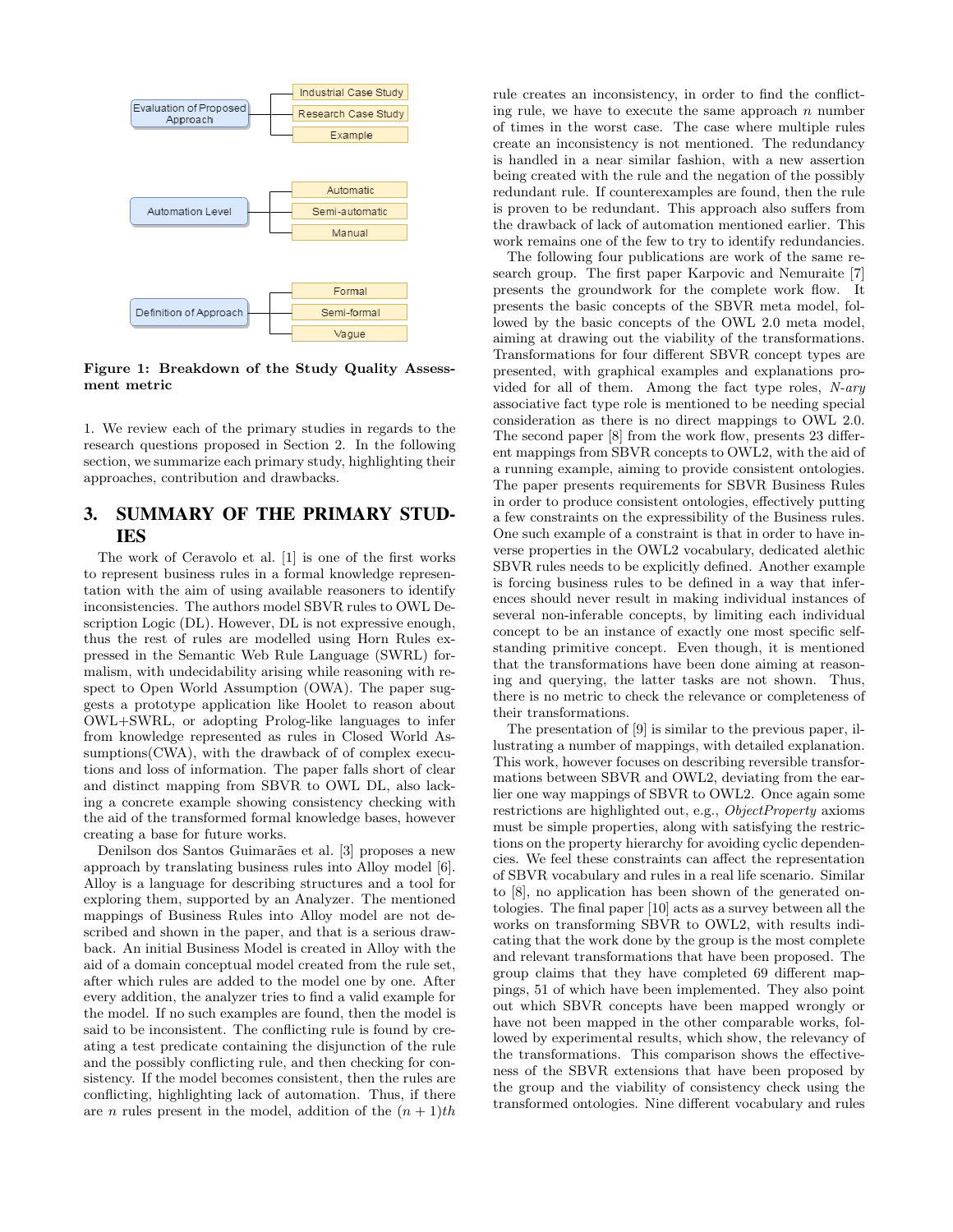| $\operatorname{Year}$ | Journals   Proceedings | <b>Internal Reports</b> | Total |
|-----------------------|------------------------|-------------------------|-------|
| 2007                  |                        |                         |       |
| 2011                  |                        |                         |       |
| 2012                  |                        |                         |       |
| 2014                  |                        |                         |       |
| 2016                  |                        |                         |       |
| Total                 |                        |                         |       |

Table 1: Distribution of selected primary studies by year and publication type

are selected, two of them are in English and the rest are in Lithuanian The idea of precision and recall is used to represent the score in the results. The relevancy computation is not properly explained, i.e, the phrase relevant transformations to OWL2 elements raises the questions of what makes a transformation relevant and irrelevant among the executed transformations. Also, the strength of the proposed extensions is presented for only one of the English vocabulary and rule set, while the Loan Vocabulary did not use even one extension, even though it is more complex of the two.

Reynares et al.[15] presents the formal transformations from SBVR to OWL2, followed by examples for a few of them. The transformations appear a bit redundant, i.e, most of the transformations have been presented in the related works, with most of them covering the basic concepts of SBVR, lacking how to deal with complex SBVR rules. Some of the examples provided are unclear [15] and fails to explain the significance of  $is_{\text{role_of}}$  in the ontology, how it is to be identified, and the presence of two SubObject-PropertyOf. In the same example, the transformations for Universal Quantification and Existential Quantification are presented. However, the transformation criteria for both are given to be same, which is extremely confusing. There is a lack of clarity regarding the categorization and segmentation scheme. The example used for illustrating segmentation is presented as categorization with the introduction of DisjointClasses. The paper scores with presenting the Ontology Quality Assessment that is performed using OQuaRE. A case study is designed, where, a document specified in natural language is converted to SBVR and then transformed to OWL2, using the transformations provided before. The quality measurement is described in detail, following snapshots of a few transformations. The aim of this experiment is to show that the transformed ontologies has good quality and can be used for further computations. This quality measurement is one of the first work in this field, and is a novel presentation. However, the Student Fellowship rule set is very small, and covers only the basic SBVR cases. So the good quality measurement in the experiment is expected. However, as the authors mention, the experiment aims to justify the transformations provided and show that there is scope, rather than the efficiency. The other obvious drawback is that no work is shown, which deals with the efficiency of the transformed ontologies, in the field of consistency checking or query management of SBVR rules, keeping the question alive that how efficiently the generated ontologies can be used for knowledge management.

The work done by Kendall and Linehan [11] presents a set of transformations from SBVR to OWL2 elements and annotations, aiming to provide a different method for transferring SBVR among tools, than the traditional method of using the XMI based format. The focus of the transformations is on the representation of the ontologies rather than their utilization, thus the use of annotations, which makes the resulting ontologies not favorable for consistency checking. The transformations are however very limited, as many aspects of SBVR vocabularies are missing in the work, along with behavioral rules. Some notable examples are the categorization and segmentation parts of SBVR. The work makes some strong assumptions for their mappings, for example generating inverse verb property for all object properties, taking the presence of 'has' as property association. The assumptions can result in generating incorrect ontologies. We opine that, the work done by Kendall and Linehan is focused on a particular directive, and thus the transformations are limited for that utilization.

Chittimalli and Anand[2] is the latest work to be done in this field. The authors take a different approach than the existing preference towards OWL, and provide mappings to SMT-LIBv2. They propose a domain independent method of detecting inconsistencies in the business rules represented using SBVR underlying logical foundations, along with 40 different mappings that are currently implemented, with more expected to be provided in the future. Single sorted logic have been used to support term concepts hierarchies (specialization and synonyms), with primitive mappings defined for handling noun concept, term concept, and name concepts. Membership axioms have been defined to support these primitive mappings. They have used hierarchy axioms to support specialization of term, noun, name concepts and have mapped unary, binary, n-ary facts in SBVR into SMT-LIBv2 function with appropriate number of parameters. Their work support logical operators such as and, or, not, if then else using logical mappings. The quantification mappings are defined using SMT-LIBv2 forall, exists commands. The exactly-n, at least n, and at most n (restricted quantification) has been supported predicates and function calls. However they have not supported objectification and nominalization. The query and answer nominalization is generally used to find the consistent rules in the system. The complete work flow have been implemented in the form of a prototype tool BuRRiTo which executes these mappings.

One mentionable work that works with automatic consistency checking of business rules is the work done by Solomakhin et al. [17]. The work was not included in our review because the paper uses ORM2 representation instead of SBVR. Nevertheless, since SBVR and ORM2 are quite similar in their foundation and definition, the latter being more graphical oriented, we put in the summary of the paper in this section. Their idea is to present a first order deontic-alethic logic representation of business rules with sound and complete axiomatization which aims to capture the complete semantics of and interaction between business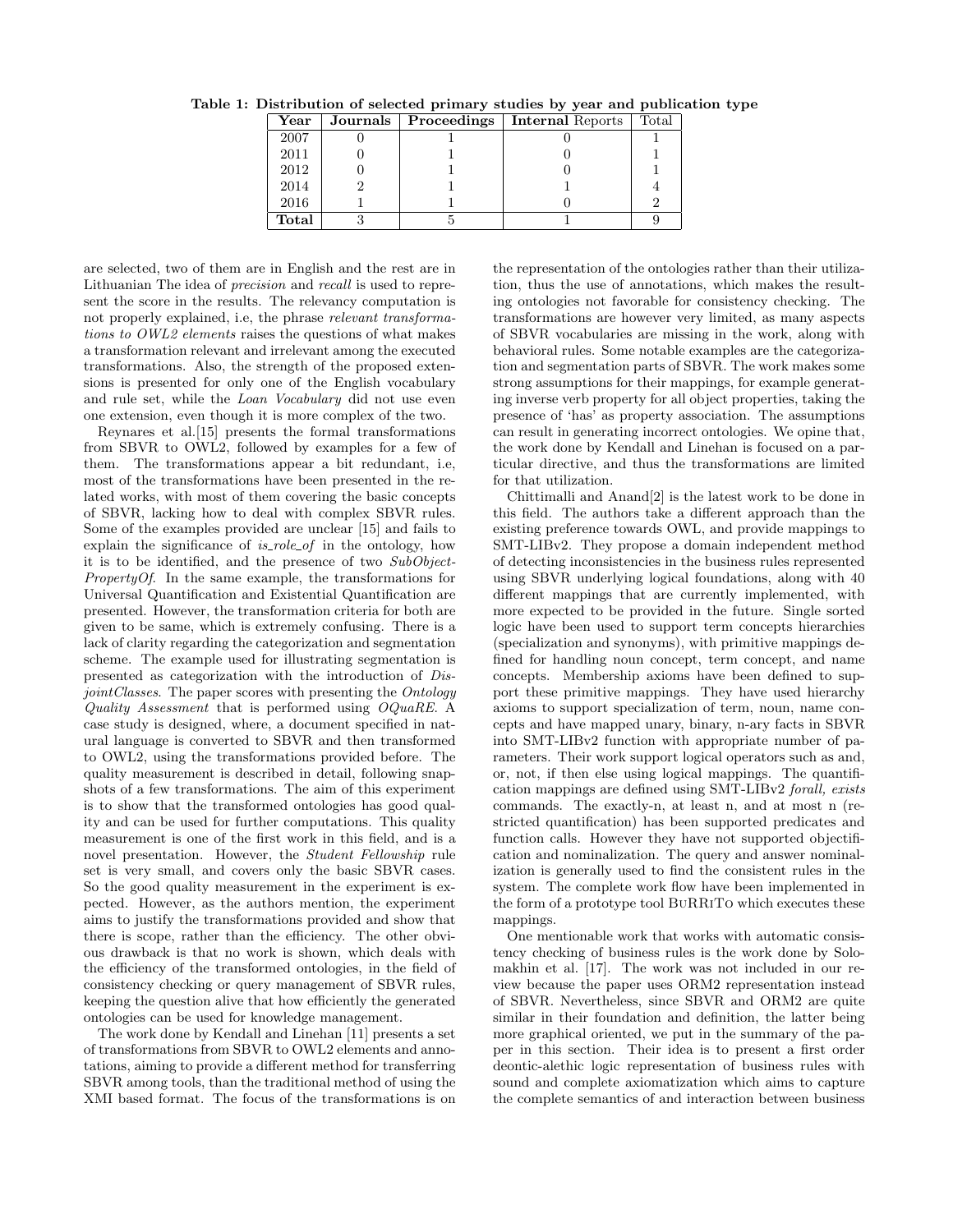| Study                                    | Knowledge Form  | Representation Form     | <b>Automation Level</b>             | Evaluation            | Clarity     |
|------------------------------------------|-----------------|-------------------------|-------------------------------------|-----------------------|-------------|
| Ceravolo et al. [1]                      | <b>SBVR 1.0</b> | $OWL DL + SWRL$         | Manual                              | Example               | Vague       |
| Denilson dos Santos Guimarães et al. [3] | SBVR 1.2        | Alloy                   | Semi-automatic                      | Example               | Vague       |
| Karpovic and Nemuraite <sup>[7]</sup>    | SBVR 1.0        | OWL 2.0                 | Semi-Automatic using prototype tool | Example               | Semi-formal |
| Karpovic et al.[8]                       | $SBVR$ 1.0      | <b>OWL 2.0</b>          | Semi-Automatic using prototype tool | Running Example       | Semi-formal |
| Karpovič et al. <sup>[9]</sup>           | SBVR 1.2        | <b>OWL 2.0</b>          | Semi-Automatic using prototype tool | Running Example       | Semi-formal |
| Karpovic et al. <sup>[8]</sup>           | <b>SBVR 1.2</b> | OWL <sub>2.0</sub>      | Semi-Automatic using prototype tool | Research Case Study   | Semi-formal |
| Reynares et al. <sup>[15]</sup>          | $SBVR$ 1.0      | OWL <sub>2.0</sub>      | Semi-Automatic                      | Example               | Formal      |
| Kendall and Linehan [11]                 | <b>SBVR 1.2</b> | OWL $2.0 +$ Annotations | Manual                              | Example               | Semi-formal |
| Chittimalli and Anand [2]                | <b>SBVR 1.2</b> | $SMT-LIBv2$             | Automatic                           | Research Case Studies | Formal      |

Table 2: Summary of Methods for Consistency Checking of SBVR

rules. A tool is proposed where ORM2 Formal Syntax is translated to less expressible ALCQI, which is a fragment of OWL2, and then checked for consistency. The approach is to reduce the consistency check to a ALCQI satisfiability, which in turn can be termed as unsatisfiability check in resulting OWL2 ontologies. The introduction of First Order Deontic and Alethic Logic (FODAL) has a strong theoretical background, and the approach behind the tool is well charted out. The aim is to map business rules to a usable First Order Logic Format, rather than directly to ontologies, providing users with the option of using the interactions between the business rules. The use of ORM2 to represent business rules is rather debatable, as the representation of the business model will be open to interpretation. The use of ALCQI causes the tool not to consider rules which are deontic in nature. Since ALCQI has less expressive power than ORM2, many concepts of SBVR are not considered by the tool, such as, frequency constraints on multiple roles and ring constraints (which deals with n-ary relations). Major business rules set will have multiple cardinalities and relationships which are subsets or exclusions of each other, highlighting the above limitations.

#### 4. RESULTS AND DISCUSSIONS

From the summary of each of the primary studies, we highlight the major points, including the approach, intention, implementation and drawbacks. The results are presented in Table 2, where we classify each of the work according to the properties for Study Quality Assessment presented in Figure 1.

In order to see which representation is preferred by the majority we bucket the primary studies according to the representation they are mapped to. It is clear that Web Ontology Language OWL2 is the most preferred form of knowledge representation, as OWL2 has capabilities for reasoning and querying semantic specifications. OWL2 also boasts of a number of reasoners which aid in consistency checking, like [4, 16, 18].

OWL2 plays a very important role in knowledge querying, with the help of ontology query language SPARQL [14]. SBVR questions are formulated and transformed into SPARQL for immediate access to business data from various sources. In terms of consistency checking however, OWL2 has some drawbacks. Complete SBVR transformation has not yet been done, the reason being that OWL2 is suitable for knowledge representation, rather than assertion enforcing. SBVR vocabulary with concepts and facts have direct transformations to OWL2, being knowledge representation, however SBVR rules, which are assertions to be enforced have no direct mappings. That is the reason why in all the mappings presented in the reviewed works, modality of SBVR is not preserved in the transformations. Another strong reason to discourage OWL2 is that Automatic Test Case Generation is not possible when mapped to OWL2, as no constraint checking is possible presently.

The automation level for most of the works that we reviewed are semi-automated. The work from [9, 7, 8, 10] has a prototype converter, which provides transformed ontologies, in which the objects need to be defined manually, for consistency checking in any of the reasoners. The method in [3] involves manually changing the status of each rule in order to find the source of inconsistency or redundancy, which is clearly not a judicious approach. [2] has implemented a framework, which is completely automated. The rest of the methods present basic mappings without any tool or transformation medium. [15] is marked as semi-automatic in Table 2 as the transformations are formal enough to be automated.

We find the aim of most of the reviewed works as representation of SBVR to a knowledge form, rather than any definite goal to be achieved with the knowledge form. To be more definite, most of the works do not aim for consistency checking, rather they aim for representation in OWL2 ontology, which they claim can be used for consistency checking, due to the presence of supported reasoners [4, 16, 18]. [3] and [2] are the works which aims for consistency or redundancy checking, while [10] publishes its performance for consistency checking, but as mentioned earlier, the results are not clear.

Most of the reviewed works, make the use of running examples, with the exception of [10, 9] which uses a research case study, Photo Equipment and [2] which uses EU Rent [5]. The lack of a proper case study is extremely startling, and a major gap in this research area. The approach is semi-formal in majority of the cases, with the trend being to present a certain case followed by a transformation of an example. No general representation is presented most of the time, which makes it difficult for others to use the same mappings for complex rules. [15] aims to present a formal approach, but as mentioned its coverage of SBVR aspects is extremely limited. [2] tries to remove this deficiency, by presenting mappings based on general representation rather than examples.

The work from [17], presents a tool, which automatically identifies inconsistencies, and the sources behind the inconsistencies. However, the coverage of the particular tool is limited, and the debatable use of ORM2 instead of SBVR is a drawback, as the representation becomes to open to interpretation.

So far, we have identified a few gaps in the solutions proposed for our problem statement, which are listed below,

- 1. The mappings between SBVR rules and OWL2 are not complete.
- 2. A stronger knowledge representation is needed, which